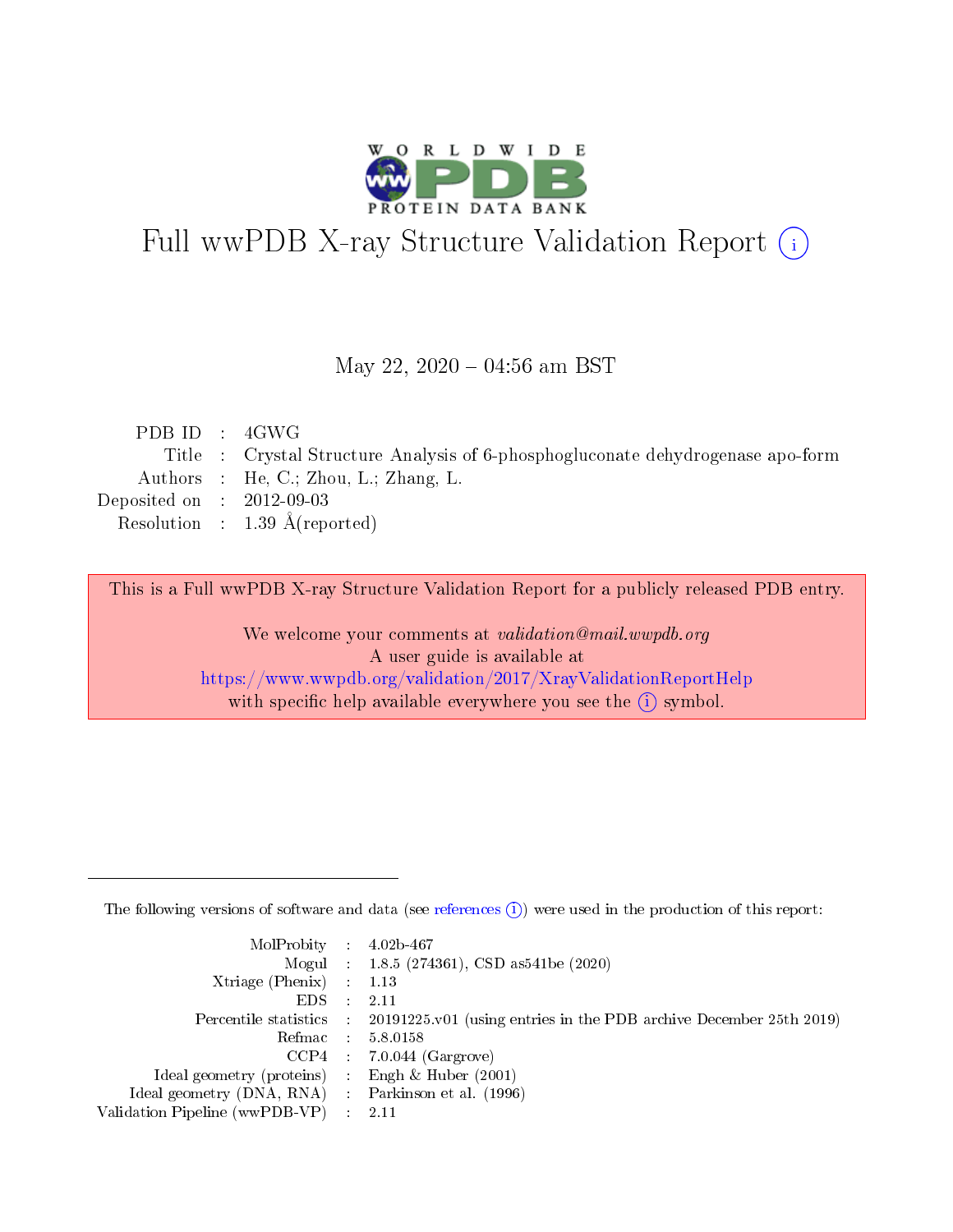# 1 [O](https://www.wwpdb.org/validation/2017/XrayValidationReportHelp#overall_quality)verall quality at a glance  $(i)$

The following experimental techniques were used to determine the structure: X-RAY DIFFRACTION

The reported resolution of this entry is 1.39 Å.

Percentile scores (ranging between 0-100) for global validation metrics of the entry are shown in the following graphic. The table shows the number of entries on which the scores are based.



| Metric                | Whole archive<br>$(\#\text{Entries})$ | Similar resolution<br>(#Entries, resolution range( $\AA$ )) |
|-----------------------|---------------------------------------|-------------------------------------------------------------|
| $R_{free}$            | 130704                                | $1714(1.40-1.40)$                                           |
| Clashscore            | 141614                                | $1812(1.40-1.40)$                                           |
| Ramachandran outliers | 138981                                | $1763(1.40-1.40)$                                           |
| Sidechain outliers    | 138945                                | $1762(1.40-1.40)$                                           |
| RSRZ outliers         | 127900                                | $1674(1.40-1.40)$                                           |

The table below summarises the geometric issues observed across the polymeric chains and their fit to the electron density. The red, orange, yellow and green segments on the lower bar indicate the fraction of residues that contain outliers for  $>=3, 2, 1$  and 0 types of geometric quality criteria respectively. A grey segment represents the fraction of residues that are not modelled. The numeric value for each fraction is indicated below the corresponding segment, with a dot representing fractions  $\epsilon=5\%$  The upper red bar (where present) indicates the fraction of residues that have poor fit to the electron density. The numeric value is given above the bar.

| Mol | $\cap$ hain | Length | Quality of chain |    |  |
|-----|-------------|--------|------------------|----|--|
|     |             |        | $2\%$            |    |  |
|     |             | 484    | 90%              | 6% |  |

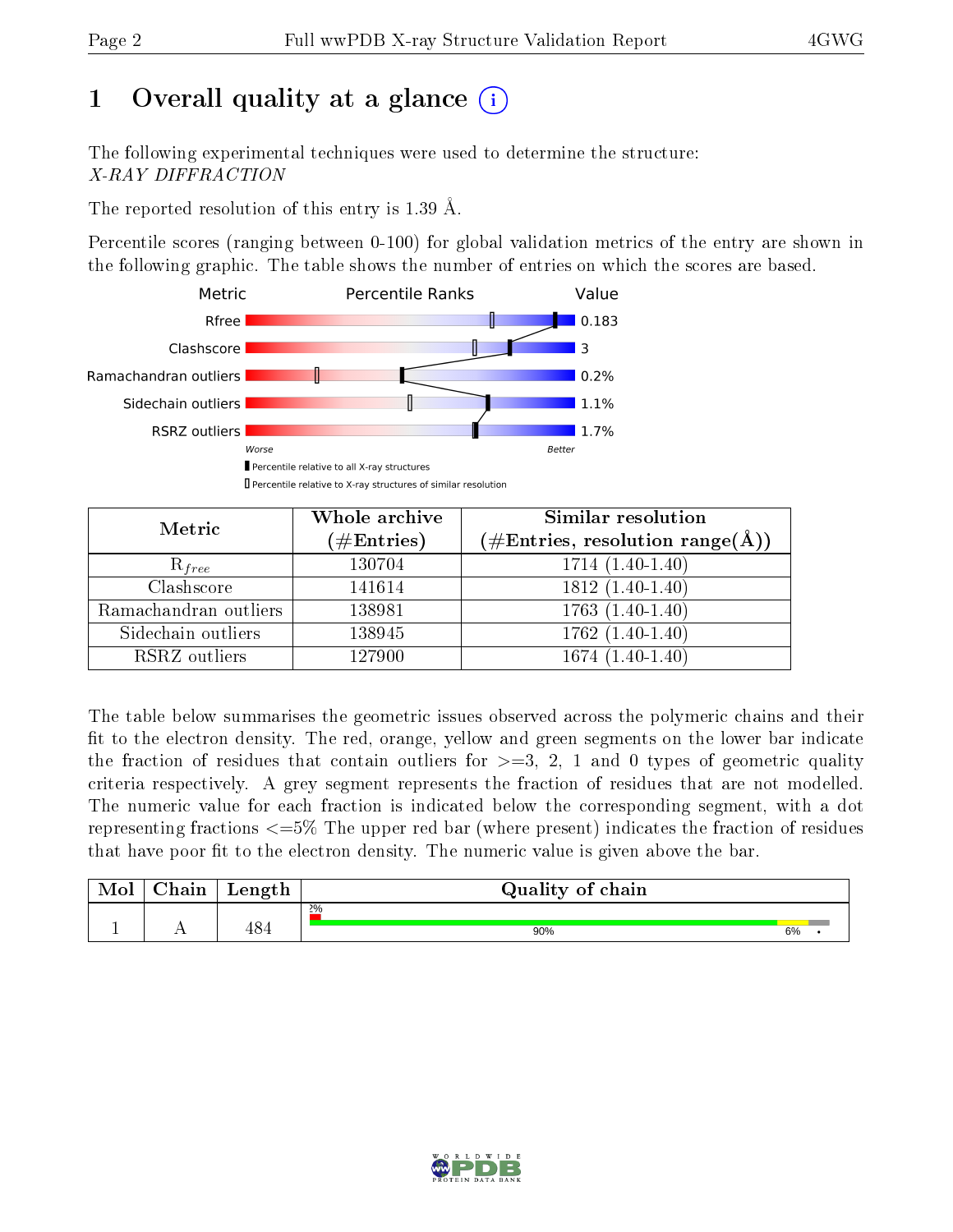# 2 Entry composition (i)

There are 3 unique types of molecules in this entry. The entry contains 4301 atoms, of which 0 are hydrogens and 0 are deuteriums.

In the tables below, the ZeroOcc column contains the number of atoms modelled with zero occupancy, the AltConf column contains the number of residues with at least one atom in alternate conformation and the Trace column contains the number of residues modelled with at most 2 atoms.

• Molecule 1 is a protein called 6-phosphogluconate dehydrogenase, decarboxylating.

| Mol | $\perp$ Chain $\perp$ | Residues | $\rm{Atoms}$        |      |     |     | $\mid$ ZeroOcc $\mid$ AltConf $\mid$ Trace $\mid$ |  |  |
|-----|-----------------------|----------|---------------------|------|-----|-----|---------------------------------------------------|--|--|
|     |                       | 467      | $\rm Total$<br>3697 | 2365 | 627 | 681 | 24                                                |  |  |

There are 2 discrepancies between the modelled and reference sequences:

| Chain | Residue | Modelled | - Actual - | Comment          | Reference    |
|-------|---------|----------|------------|------------------|--------------|
|       | $\sim$  | SER      | $\sim$     | EXPRESSION TAG   | UNP P52209   |
|       |         |          | $\sim$     | EXPRESSION TAG 1 | ' UNP P52209 |

 Molecule 2 is 2-(N-MORPHOLINO)-ETHANESULFONIC ACID (three-letter code: MES) (formula:  $C_6H_{13}NO_4S$ ).



|  |  | $Mol$   Chain   Residues | Atoms         |    |  | $ZeroOcc \mid AltConf \mid$ |  |  |
|--|--|--------------------------|---------------|----|--|-----------------------------|--|--|
|  |  |                          | Total C N O S |    |  |                             |  |  |
|  |  | $12 \t 6 \t 1$           |               |    |  |                             |  |  |
|  |  |                          | Total C N O S |    |  |                             |  |  |
|  |  |                          | $12 -$        | 61 |  |                             |  |  |

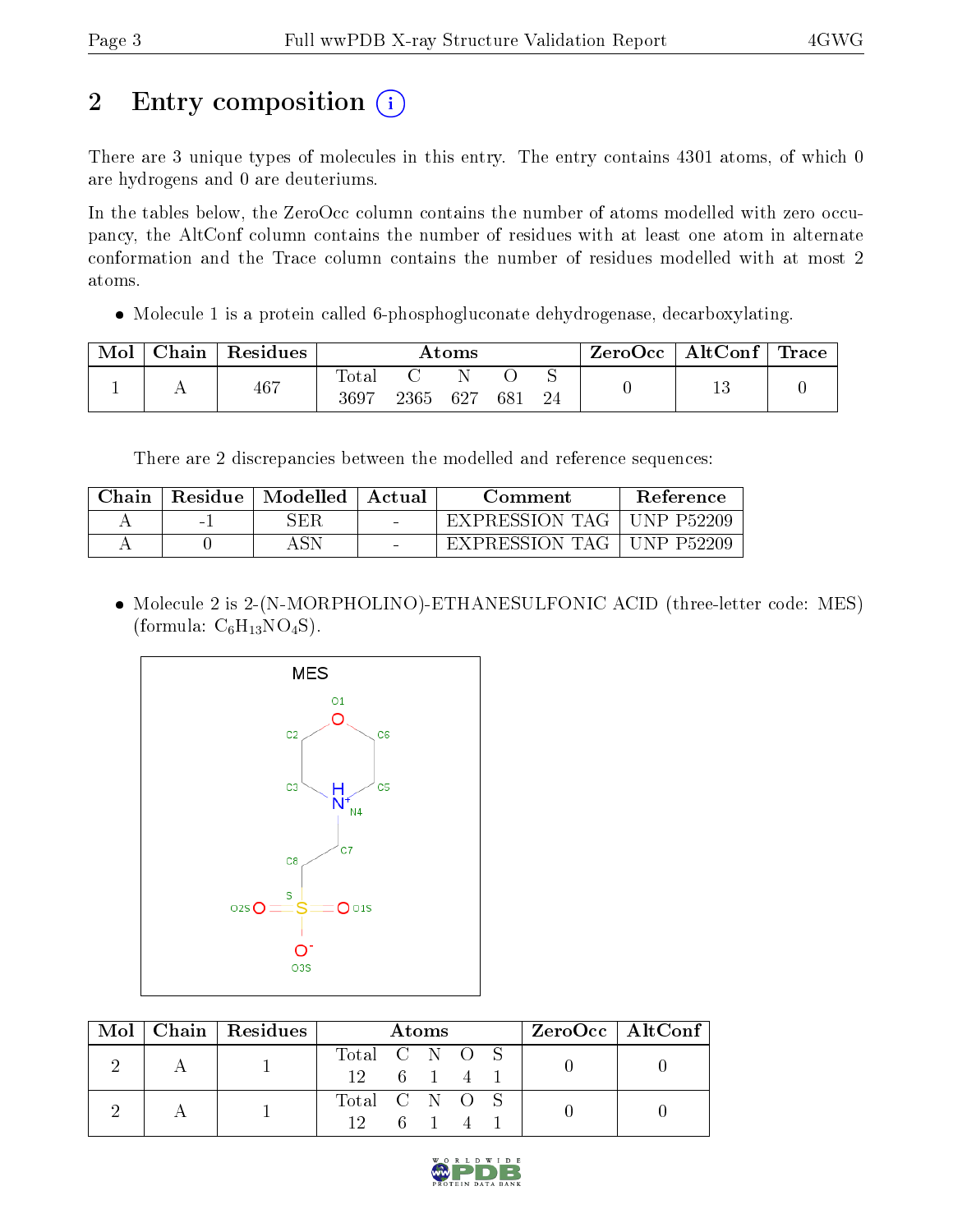$\bullet\,$  Molecule 3 is water.

|  | $Mol$   Chain   Residues | Atoms               | ZeroOcc   AltConf |
|--|--------------------------|---------------------|-------------------|
|  | 580                      | Total<br>580<br>580 |                   |

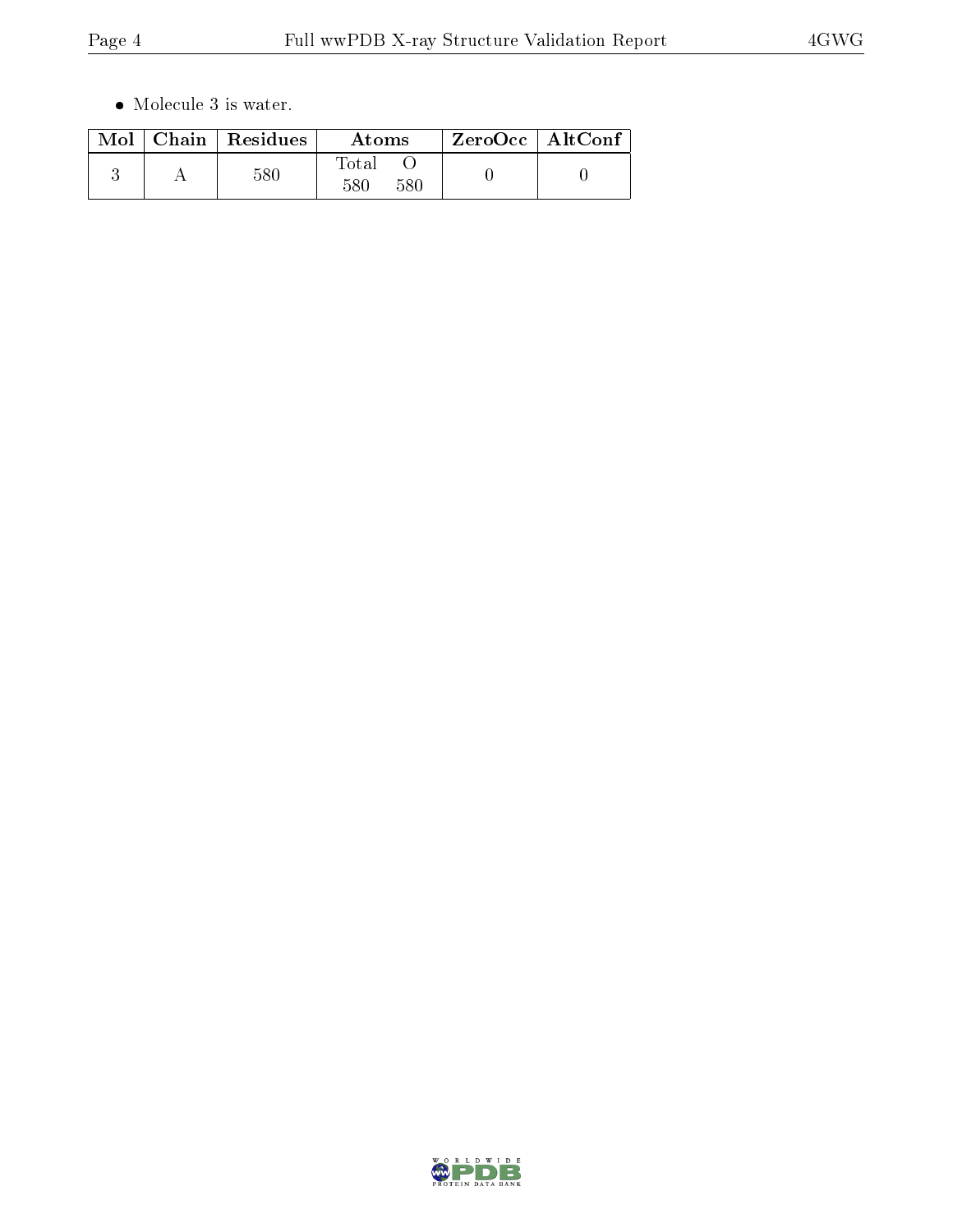# 3 Residue-property plots  $(i)$

These plots are drawn for all protein, RNA and DNA chains in the entry. The first graphic for a chain summarises the proportions of the various outlier classes displayed in the second graphic. The second graphic shows the sequence view annotated by issues in geometry and electron density. Residues are color-coded according to the number of geometric quality criteria for which they contain at least one outlier: green  $= 0$ , yellow  $= 1$ , orange  $= 2$  and red  $= 3$  or more. A red dot above a residue indicates a poor fit to the electron density (RSRZ  $> 2$ ). Stretches of 2 or more consecutive residues without any outlier are shown as a green connector. Residues present in the sample, but not in the model, are shown in grey.

• Molecule 1: 6-phosphogluconate dehydrogenase, decarboxylating



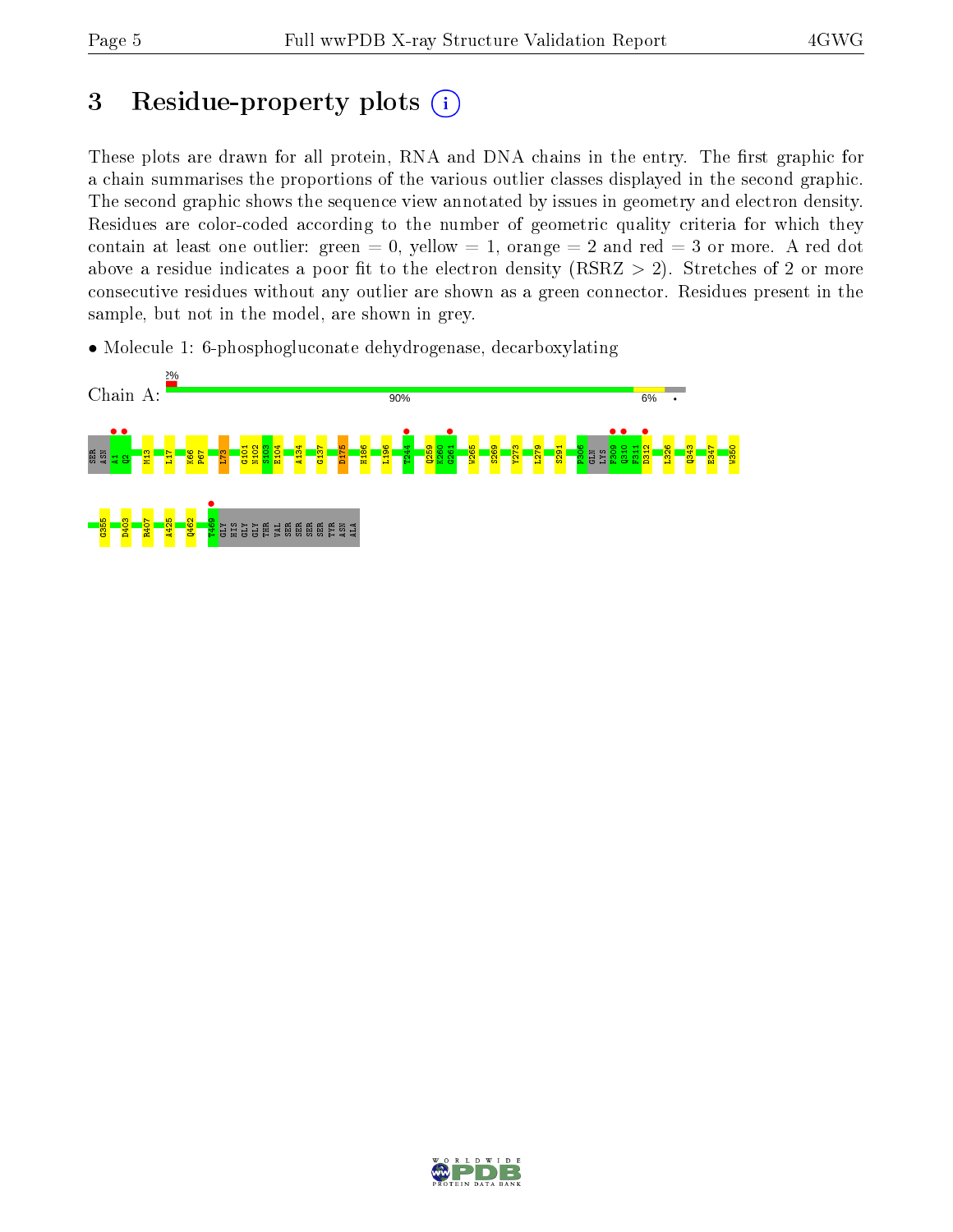## 4 Data and refinement statistics  $(i)$

| Property                                                             | <b>Value</b>                                     | Source                       |
|----------------------------------------------------------------------|--------------------------------------------------|------------------------------|
| Space group                                                          | P 43 21 2                                        | Depositor                    |
| Cell constants                                                       | 87.28Å 87.28Å 130.89Å                            | Depositor                    |
| a, b, c, $\alpha$ , $\beta$ , $\gamma$                               | $90.00^{\circ}$ $90.00^{\circ}$<br>$90.00^\circ$ |                              |
| Resolution $(A)$                                                     | $-1.39$<br>29.09                                 | Depositor                    |
|                                                                      | $29.09 - 1.39$                                   | <b>EDS</b>                   |
| % Data completeness                                                  | $97.0(29.09-1.39)$                               | Depositor                    |
| (in resolution range)                                                | 97.3 (29.09-1.39)                                | <b>EDS</b>                   |
| $R_{merge}$                                                          | (Not available)                                  | Depositor                    |
| $\mathrm{R}_{sym}$                                                   | (Not available)                                  | Depositor                    |
| $\frac{1}{\sigma(I)}$                                                | $\overline{3.29}$ (at $1.39\text{\AA})$          | $\overline{\text{X}}$ triage |
| Refinement program                                                   | PHENIX (phenix.refine: 1.7 650)                  | Depositor                    |
| $R, R_{free}$                                                        | 0.169<br>, 0.186                                 | Depositor                    |
|                                                                      | $0.167$ , $0.183$                                | DCC                          |
| $R_{free}$ test set                                                  | 4952 reflections $(5.00\%)$                      | wwPDB-VP                     |
| Wilson B-factor $(A^2)$                                              | 12.7                                             | Xtriage                      |
| Anisotropy                                                           | 0.168                                            | Xtriage                      |
| Bulk solvent $k_{sol}(e/\mathring{A}^3)$ , $B_{sol}(\mathring{A}^2)$ | $0.35$ , $39.3$                                  | <b>EDS</b>                   |
| L-test for $\text{twinning}^2$                                       | $< L >$ = 0.50, $< L2$ > = 0.34                  | Xtriage                      |
| Estimated twinning fraction                                          | No twinning to report.                           | Xtriage                      |
| $F_o, F_c$ correlation                                               | 0.97                                             | <b>EDS</b>                   |
| Total number of atoms                                                | 4301                                             | wwPDB-VP                     |
| Average B, all atoms $(A^2)$                                         | 16.0                                             | wwPDB-VP                     |

Xtriage's analysis on translational NCS is as follows: The largest off-origin peak in the Patterson function is  $5.56\%$  of the height of the origin peak. No significant pseudotranslation is detected.

<sup>&</sup>lt;sup>2</sup>Theoretical values of  $\langle |L| \rangle$ ,  $\langle L^2 \rangle$  for acentric reflections are 0.5, 0.333 respectively for untwinned datasets, and 0.375, 0.2 for perfectly twinned datasets.



<span id="page-5-1"></span><span id="page-5-0"></span><sup>1</sup> Intensities estimated from amplitudes.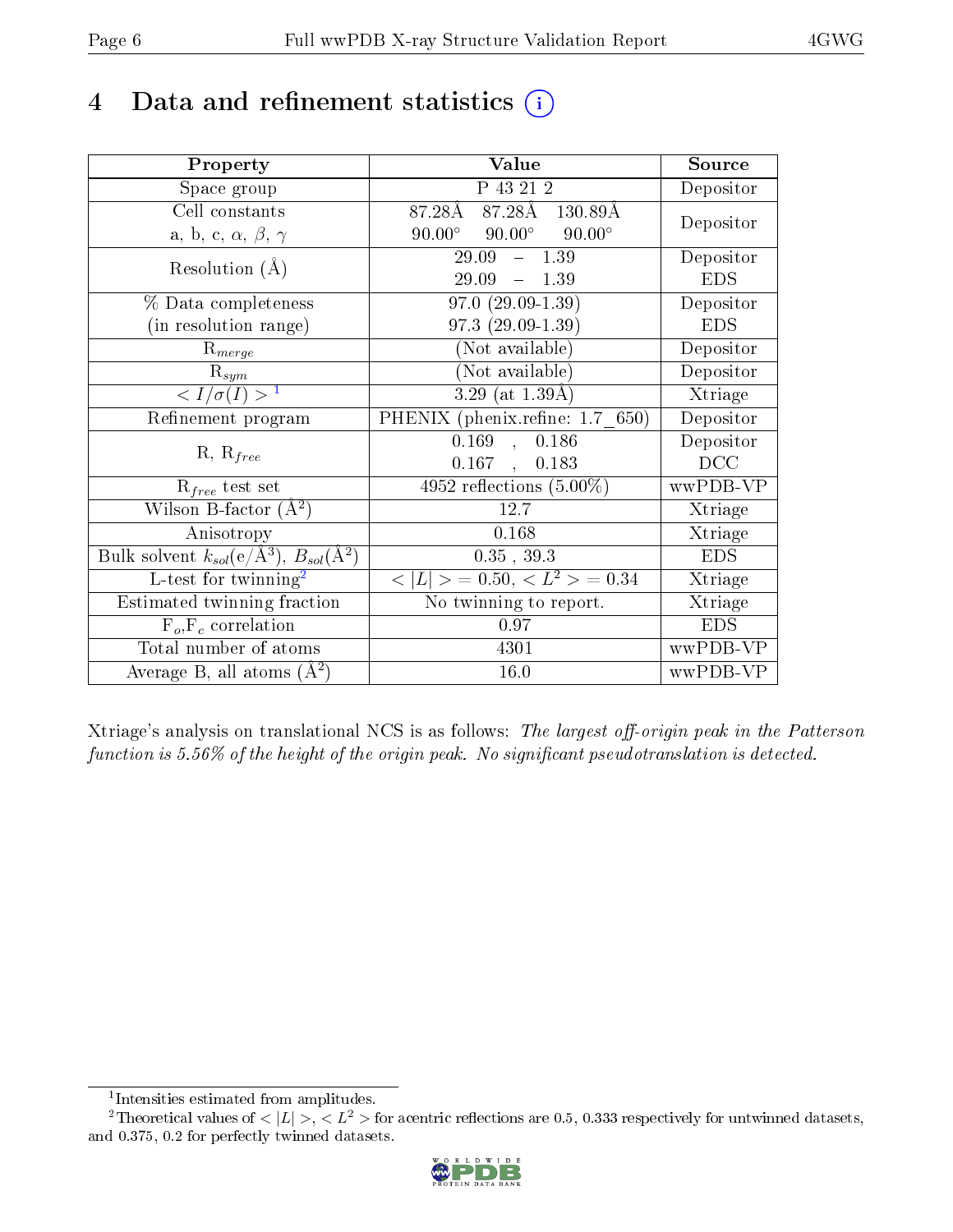# 5 Model quality  $(i)$

### 5.1 Standard geometry (i)

Bond lengths and bond angles in the following residue types are not validated in this section: MES

The Z score for a bond length (or angle) is the number of standard deviations the observed value is removed from the expected value. A bond length (or angle) with  $|Z| > 5$  is considered an outlier worth inspection. RMSZ is the root-mean-square of all Z scores of the bond lengths (or angles).

| $Mol$   Chain |      | Bond lengths                    | Bond angles |        |  |
|---------------|------|---------------------------------|-------------|--------|--|
|               |      | RMSZ $ #Z  > 5$ RMSZ $ #Z  > 5$ |             |        |  |
|               | 0.33 | 0/3807                          | 0.51        | 0/5129 |  |

There are no bond length outliers.

There are no bond angle outliers.

There are no chirality outliers.

There are no planarity outliers.

### 5.2 Too-close contacts  $(i)$

In the following table, the Non-H and H(model) columns list the number of non-hydrogen atoms and hydrogen atoms in the chain respectively. The H(added) column lists the number of hydrogen atoms added and optimized by MolProbity. The Clashes column lists the number of clashes within the asymmetric unit, whereas Symm-Clashes lists symmetry related clashes.

| Mol |      |      | Chain   Non-H   H(model)   H(added)   Clashes   Symm-Clashes |
|-----|------|------|--------------------------------------------------------------|
|     | 3697 | 3793 |                                                              |
|     |      |      |                                                              |
|     | 580  |      |                                                              |
|     |      | 3747 |                                                              |

The all-atom clashscore is defined as the number of clashes found per 1000 atoms (including hydrogen atoms). The all-atom clashscore for this structure is 3.

All (20) close contacts within the same asymmetric unit are listed below, sorted by their clash magnitude.

| Atom-1            | Atom-2             | Interatomic<br>distance $(A)$ | <b>Clash</b><br>overlap $(A)$ |
|-------------------|--------------------|-------------------------------|-------------------------------|
| 1:A:13[A]:MET:HG3 | 1:A:73[A].LEU:HD11 | . .65                         |                               |

Continued on next page...

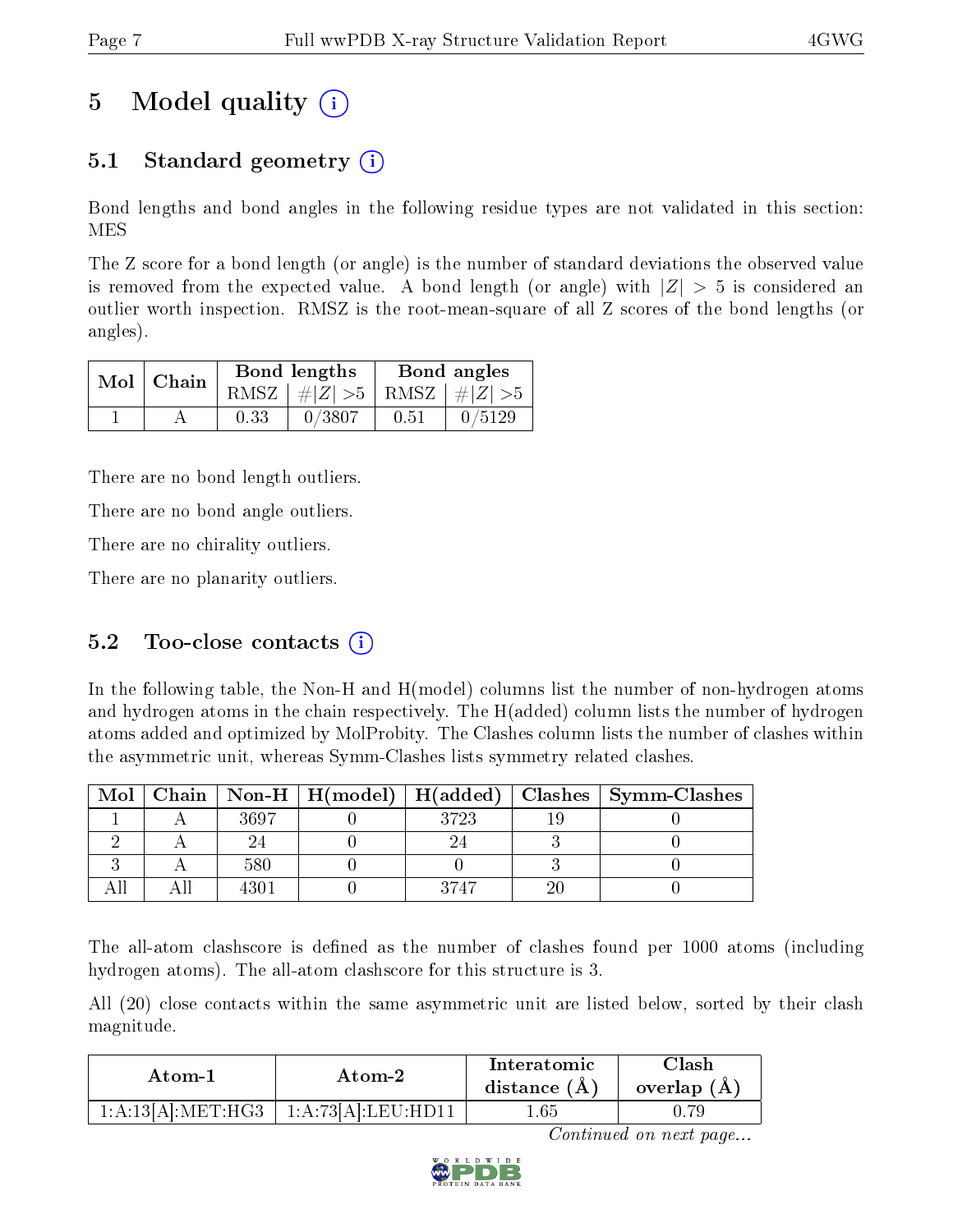|                     |                    | Interatomic      | Clash         |
|---------------------|--------------------|------------------|---------------|
| Atom-1              | Atom-2             | distance $(\AA)$ | overlap $(A)$ |
| 1: A: 104: GLU: OE1 | 2:A:501:MES:H52    | 1.89             | 0.73          |
| 1:A:13[A]:MET:HG3   | 1:A:73[A]:LEU:CD1  | 2.29             | 0.62          |
| 1:A:13[A]:MET:SD    | 1:A:134:ALA:HB2    | 2.42             | 0.59          |
| 1: A:265:TRP:CH2    | 2:A:501:MES:H31    | 2.40             | 0.57          |
| 1:A:17[A]:LEU:HD12  | 1:A:73[A]:LEU:HD12 | 1.87             | 0.56          |
| 1:A:17[A]:LEU:HD12  | 1:A:73[A].LEU:CD1  | 2.37             | $0.55\,$      |
| 1:A:403[A]:ASP:OD2  | 1:A:407[A]:ARG:NH1 | 2.39             | 0.51          |
| 1:A:343:GLN:O       | 1:A:347[A]:GLU:HG2 | 2.14             | 0.48          |
| 1:A:175:ASP:HB2     | 1:A:350:TRP:CD1    | 2.50             | 0.47          |
| 1: A: 101: GLY: HA3 | 3:A:1112:HOH:O     | 2.16             | 0.45          |
| 1:A:279:LEU:HD12    | 1:A:425:ALA:HB2    | 1.98             | 0.44          |
| 1: A:259: GLN: HG3  | 1:A:291:SER:CB     | 2.48             | 0.43          |
| 1: A: 196: LEU: HB3 | 1: A:326:LEU:CD1   | 2.48             | 0.43          |
| 1:A:312:ASP:OD1     | 1: A:312: ASP:O    | 2.37             | 0.42          |
| 1:A:355:GLY:HA3     | 3:A:1139:HOH:O     | 2.18             | 0.42          |
| 2:A:502:MES:H82     | 2:A:502:MES:H51    | 1.59             | 0.42          |
| 1: A:269: SER: O    | 1:A:273[B]:TYR:HD2 | 2.04             | 0.41          |
| 1: A: 102: ASN: ND2 | 3:A:766:HOH:O      | 2.54             | 0.41          |
| 1: A:66: LYS:HA     | 1: A:67: PRO:C     | 2.41             | 0.41          |

Continued from previous page...

There are no symmetry-related clashes.

### 5.3 Torsion angles (i)

#### 5.3.1 Protein backbone (i)

In the following table, the Percentiles column shows the percent Ramachandran outliers of the chain as a percentile score with respect to all X-ray entries followed by that with respect to entries of similar resolution.

The Analysed column shows the number of residues for which the backbone conformation was analysed, and the total number of residues.

| Mol   Chain | Analysed   Favoured   Allowed   Outliers   Percentiles |  |                                 |
|-------------|--------------------------------------------------------|--|---------------------------------|
|             | $476/484 (98\%)$   $459 (96\%)$   16 (3\%)   1 (0\%)   |  | $\vert 47 \vert \vert 21 \vert$ |

All (1) Ramachandran outliers are listed below:

| Mol | <b>Chain</b> | $\perp$ Res | vpe |
|-----|--------------|-------------|-----|
|     |              |             |     |

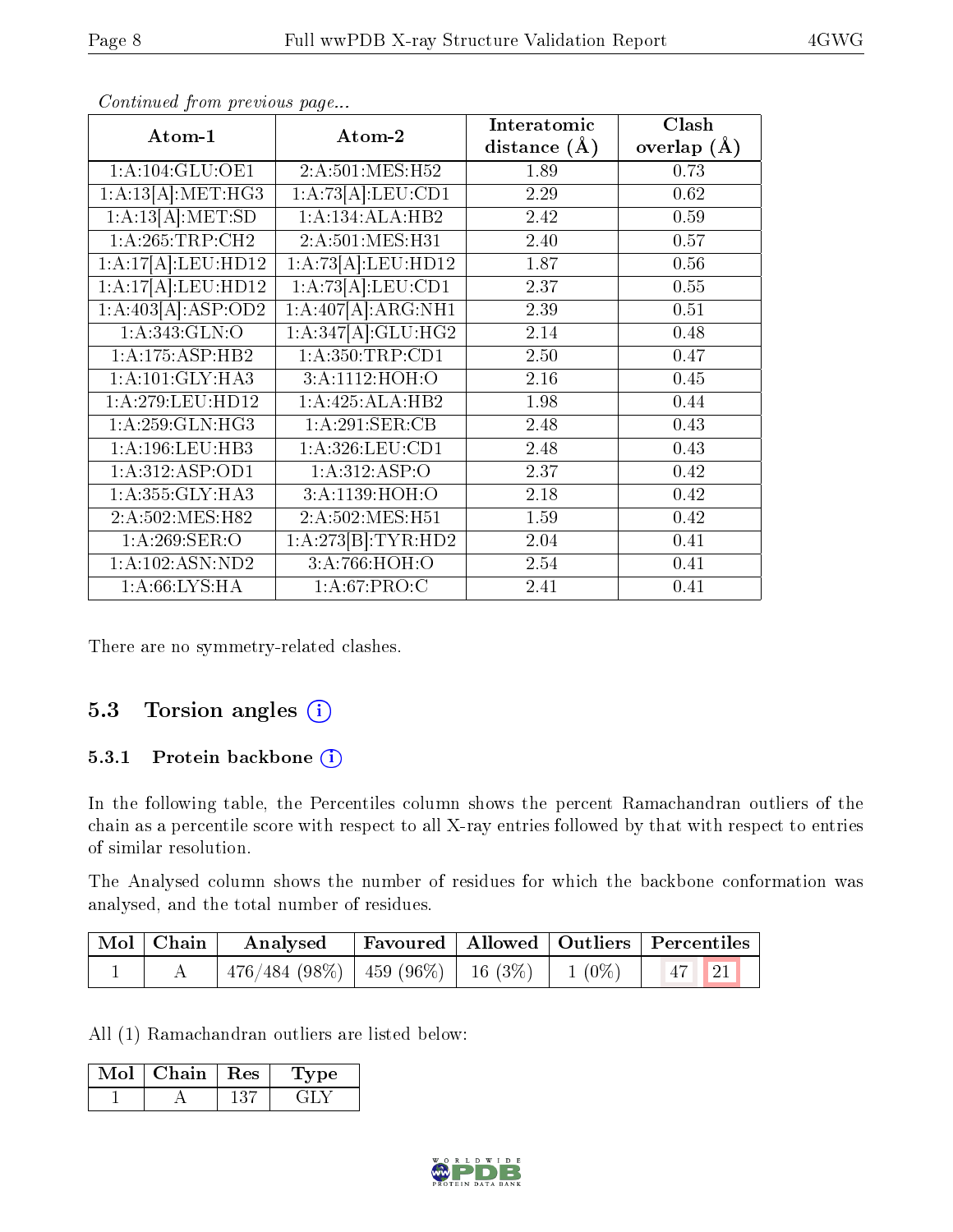#### 5.3.2 Protein sidechains  $(i)$

In the following table, the Percentiles column shows the percent sidechain outliers of the chain as a percentile score with respect to all X-ray entries followed by that with respect to entries of similar resolution.

The Analysed column shows the number of residues for which the sidechain conformation was analysed, and the total number of residues.

| Mol   Chain | $\perp$ Rotameric   Outliers   Percentiles<br>Analysed |  |          |
|-------------|--------------------------------------------------------|--|----------|
|             | $391/391 (100\%)$   386 (99\%)   5 (1\%)               |  | 69<br>42 |

All (5) residues with a non-rotameric sidechain are listed below:

| Mol | Chain | Res                | Type       |
|-----|-------|--------------------|------------|
|     |       | 73[A]              | LEU        |
|     |       | $73 \overline{B} $ | LEU        |
|     |       | 175                | <b>ASP</b> |
|     |       | 186                | <b>HIS</b> |
|     |       | 462                | GL N       |

Some sidechains can be flipped to improve hydrogen bonding and reduce clashes. All (1) such sidechains are listed below:

| Chain | $\mathbf{Res}$ | vpe |  |
|-------|----------------|-----|--|
|       |                |     |  |

#### $5.3.3$  RNA  $(i)$

There are no RNA molecules in this entry.

### 5.4 Non-standard residues in protein, DNA, RNA chains (i)

There are no non-standard protein/DNA/RNA residues in this entry.

### 5.5 Carbohydrates  $(i)$

There are no carbohydrates in this entry.

### 5.6 Ligand geometry  $(i)$

2 ligands are modelled in this entry.

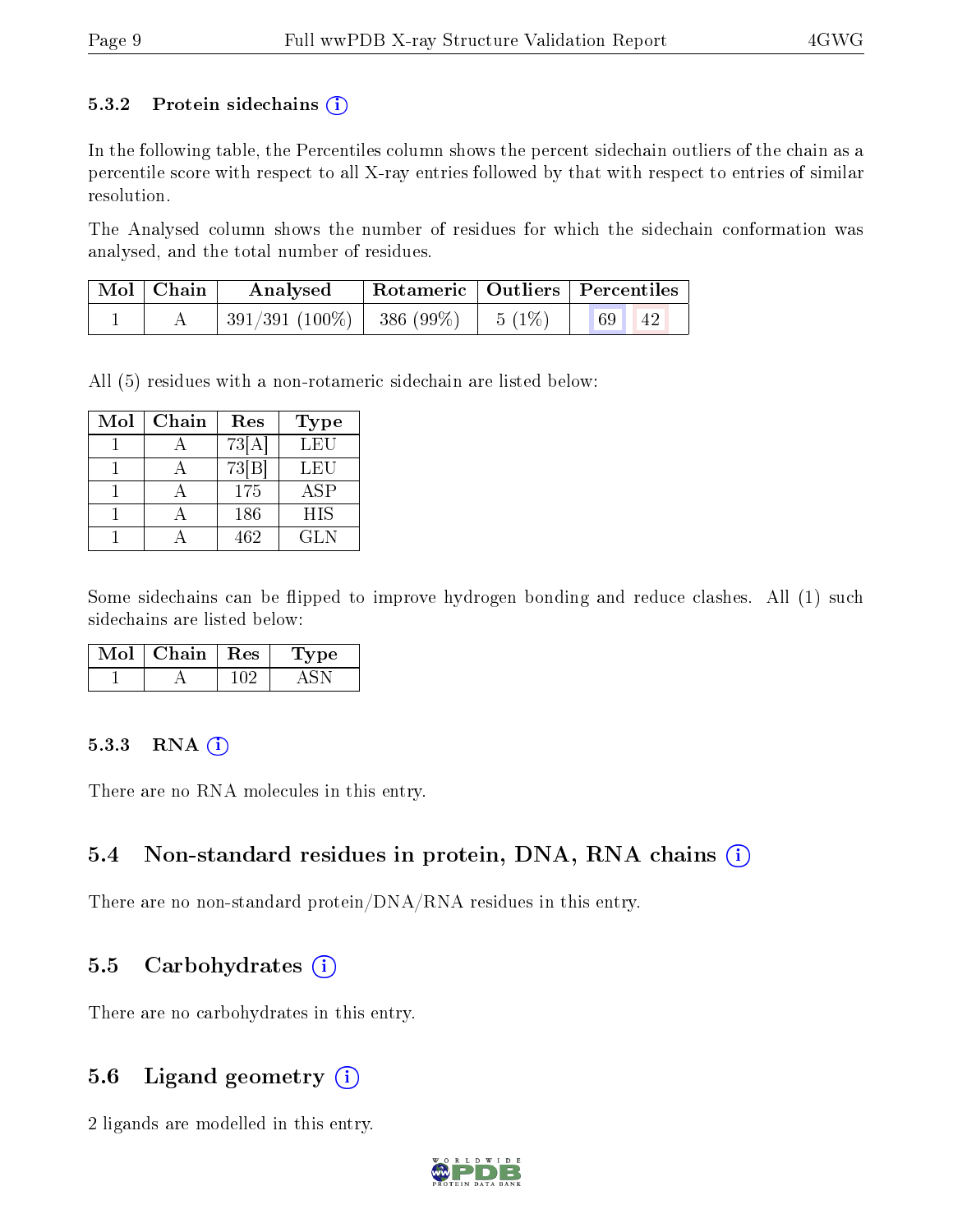In the following table, the Counts columns list the number of bonds (or angles) for which Mogul statistics could be retrieved, the number of bonds (or angles) that are observed in the model and the number of bonds (or angles) that are dened in the Chemical Component Dictionary. The Link column lists molecule types, if any, to which the group is linked. The Z score for a bond length (or angle) is the number of standard deviations the observed value is removed from the expected value. A bond length (or angle) with  $|Z| > 2$  is considered an outlier worth inspection. RMSZ is the root-mean-square of all Z scores of the bond lengths (or angles).

| Mol |               | , Chain∣ | Res | Link                     |            | Bond lengths |              |            | Bond angles |           |
|-----|---------------|----------|-----|--------------------------|------------|--------------|--------------|------------|-------------|-----------|
|     | Type          |          |     |                          | Counts     | RMSZ         | $\# Z $      | Counts     | RMSZ        | Z <br>#!  |
|     | <b>MES</b>    |          | 501 |                          | 12, 12, 12 | 2.14         | $1(8\%$      | 14, 16, 16 | 2.42        | $(50\%)$  |
|     | $_{\rm{MES}}$ |          | 502 | $\overline{\phantom{a}}$ | 12, 12, 12 | 2.27         | $\sqrt{8\%}$ | 14, 16, 16 | 2.54        | 6 $(42%)$ |

In the following table, the Chirals column lists the number of chiral outliers, the number of chiral centers analysed, the number of these observed in the model and the number defined in the Chemical Component Dictionary. Similar counts are reported in the Torsion and Rings columns. '-' means no outliers of that kind were identified.

| Mol | $\Gamma$ ype |     |                                   | Chain   Res   Link   Chirals | Torsions                | Rings |
|-----|--------------|-----|-----------------------------------|------------------------------|-------------------------|-------|
|     | MES          | 501 | <b>Contract Contract Contract</b> |                              | $/6/14/14$   0/1/1/1    |       |
|     | <b>MES</b>   | 502 | $\overline{\phantom{a}}$          | $\sim$                       | $1/6/14/14$   $0/1/1/1$ |       |

All (2) bond length outliers are listed below:

| Mol |     |     | $\pm$ Chain   Res   Type   Atoms $^+$ |         | Observed( $\AA$ )   Ideal( $\AA$ ) |  |
|-----|-----|-----|---------------------------------------|---------|------------------------------------|--|
|     | 502 | MES | $C8-S$                                | $-7.55$ | $1.66\,$                           |  |
|     | 501 | MES | $C8-S$                                |         | 1.67                               |  |

All (13) bond angle outliers are listed below:

| Mol            | Chain | Res | Type       | Atoms      | Z       | Observed $\binom{o}{c}$ | $Ideal(^o)$ |
|----------------|-------|-----|------------|------------|---------|-------------------------|-------------|
| $\overline{2}$ | А     | 502 | <b>MES</b> | $C5-N4-C3$ | 4.58    | 119.14                  | 108.83      |
| $\overline{2}$ | A     | 501 | <b>MES</b> | $C5-N4-C3$ | 4.45    | 118.84                  | 108.83      |
| $\overline{2}$ | А     | 502 | <b>MES</b> | $C6-C5-N4$ | $-4.37$ | 103.48                  | 110.10      |
| $\overline{2}$ | А     | 502 | <b>MES</b> | $C7-N4-C5$ | 3.63    | 120.53                  | 111.23      |
| $\overline{2}$ | A     | 501 | <b>MES</b> | $O2S-S-C8$ | 3.52    | 111.15                  | 106.92      |
| $\overline{2}$ | А     | 501 | MES        | $C7-N4-C3$ | 3.35    | 119.81                  | 111.23      |
| $\overline{2}$ | A     | 501 | <b>MES</b> | $C7-N4-C5$ | 3.33    | 119.75                  | 111.23      |
| $\overline{2}$ | A     | 502 | <b>MES</b> | $C7-N4-C3$ | 3.15    | 119.30                  | 111.23      |
| $\overline{2}$ | А     | 502 | MES        | $O1S-S-C8$ | 3.01    | 110.53                  | 106.92      |
| 2              | А     | 501 | <b>MES</b> | $O1S-S-C8$ | 2.99    | 110.52                  | 106.92      |
| 2              | А     | 501 | <b>MES</b> | $C6-C5-N4$ | $-2.99$ | 105.57                  | 110.10      |
| $\overline{2}$ | А     | 502 | MES        | $C2-C3-N4$ | $-2.77$ | 105.91                  | 110.10      |
| 2              | А     | 501 | MES        | $C2-C3-N4$ | $-2.08$ | 106.94                  | 110.10      |

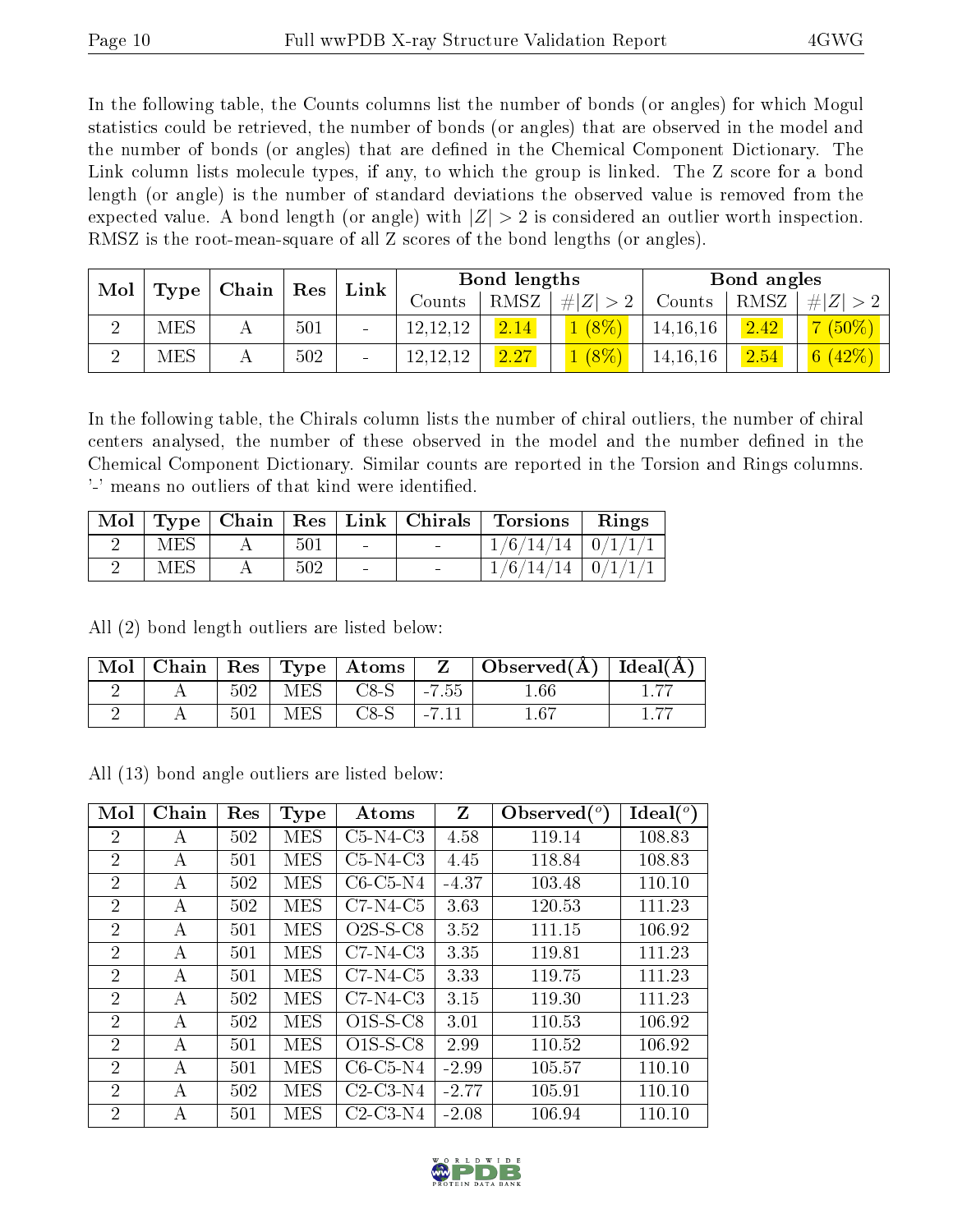There are no chirality outliers.

All (2) torsion outliers are listed below:

| $Mol$   Chain   Res   Type |     |     | Atoms       |
|----------------------------|-----|-----|-------------|
|                            | 502 | MES | C8-C7-N4-C5 |
|                            | 501 | MES | C8-C7-N4-C3 |

There are no ring outliers.

2 monomers are involved in 3 short contacts:

| $\bf{Mol}$ $\parallel$ |  |  | Chain   Res   Type   Clashes   Symm-Clashes |
|------------------------|--|--|---------------------------------------------|
|                        |  |  |                                             |
|                        |  |  |                                             |

### 5.7 [O](https://www.wwpdb.org/validation/2017/XrayValidationReportHelp#nonstandard_residues_and_ligands)ther polymers (i)

There are no such residues in this entry.

### 5.8 Polymer linkage issues  $(i)$

There are no chain breaks in this entry.

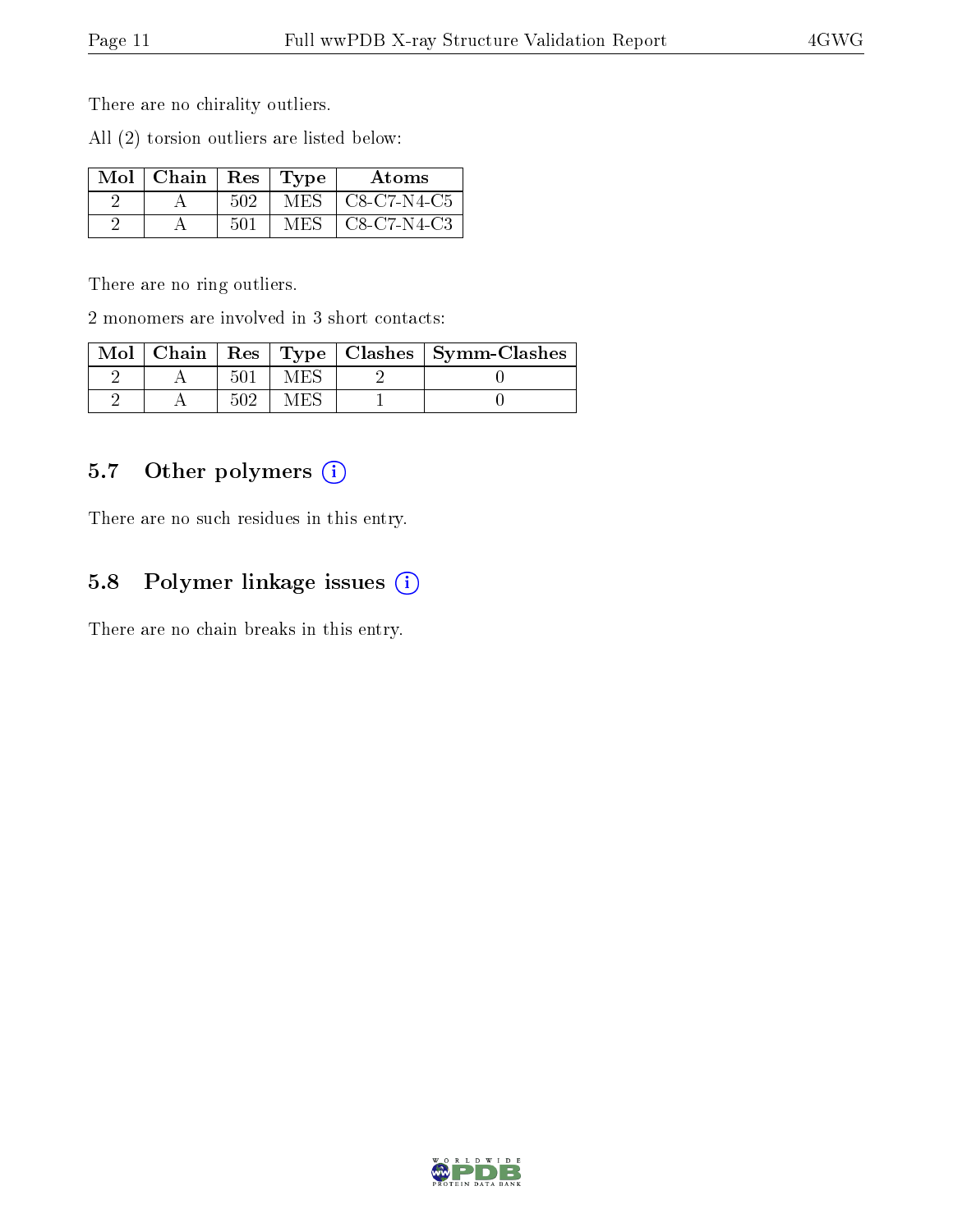## 6 Fit of model and data  $\left( \cdot \right)$

### 6.1 Protein, DNA and RNA chains (i)

In the following table, the column labelled  $#RSRZ>2'$  contains the number (and percentage) of RSRZ outliers, followed by percent RSRZ outliers for the chain as percentile scores relative to all X-ray entries and entries of similar resolution. The OWAB column contains the minimum, median,  $95<sup>th</sup>$  percentile and maximum values of the occupancy-weighted average B-factor per residue. The column labelled  $Q < 0.9$  lists the number of (and percentage) of residues with an average occupancy less than 0.9.

| $\mid$ Mol $\mid$ Chain $\mid$ | Analysed      | $  <$ RSRZ $>$ | $\#\mathrm{RSRZ}{>}2$ |  | $\mid$ OWAB(Å <sup>2</sup> ) $\mid$ Q<0.9 |                                          |  |
|--------------------------------|---------------|----------------|-----------------------|--|-------------------------------------------|------------------------------------------|--|
|                                | 467/484 (96%) | $-0.10$        |                       |  |                                           | $\mid 8(1\%)$ 70 69 7, 13, 25, 41 3 (0%) |  |

All (8) RSRZ outliers are listed below:

| Mol | Chain | Res | Type       | <b>RSRZ</b> |
|-----|-------|-----|------------|-------------|
| 1   | А     | 309 | PHE        | 4.4         |
| 1   |       | 310 | <b>GLN</b> | 4.0         |
| 1   |       | 312 | ASP        | 3.9         |
| 1   |       | 469 | THR        | 3.8         |
| 1   |       |     | ALA        | 3.5         |
| 1   |       | 244 | THR        | 2.5         |
|     |       | 2   | <b>GLN</b> | 2.4         |
|     |       | 261 | <b>GLY</b> | 2.2         |

### 6.2 Non-standard residues in protein, DNA, RNA chains  $(i)$

There are no non-standard protein/DNA/RNA residues in this entry.

### 6.3 Carbohydrates (i)

There are no carbohydrates in this entry.

### 6.4 Ligands  $(i)$

In the following table, the Atoms column lists the number of modelled atoms in the group and the number defined in the chemical component dictionary. The B-factors column lists the minimum, median,  $95<sup>th</sup>$  percentile and maximum values of B factors of atoms in the group. The column labelled  $Q< 0.9$ ' lists the number of atoms with occupancy less than 0.9.